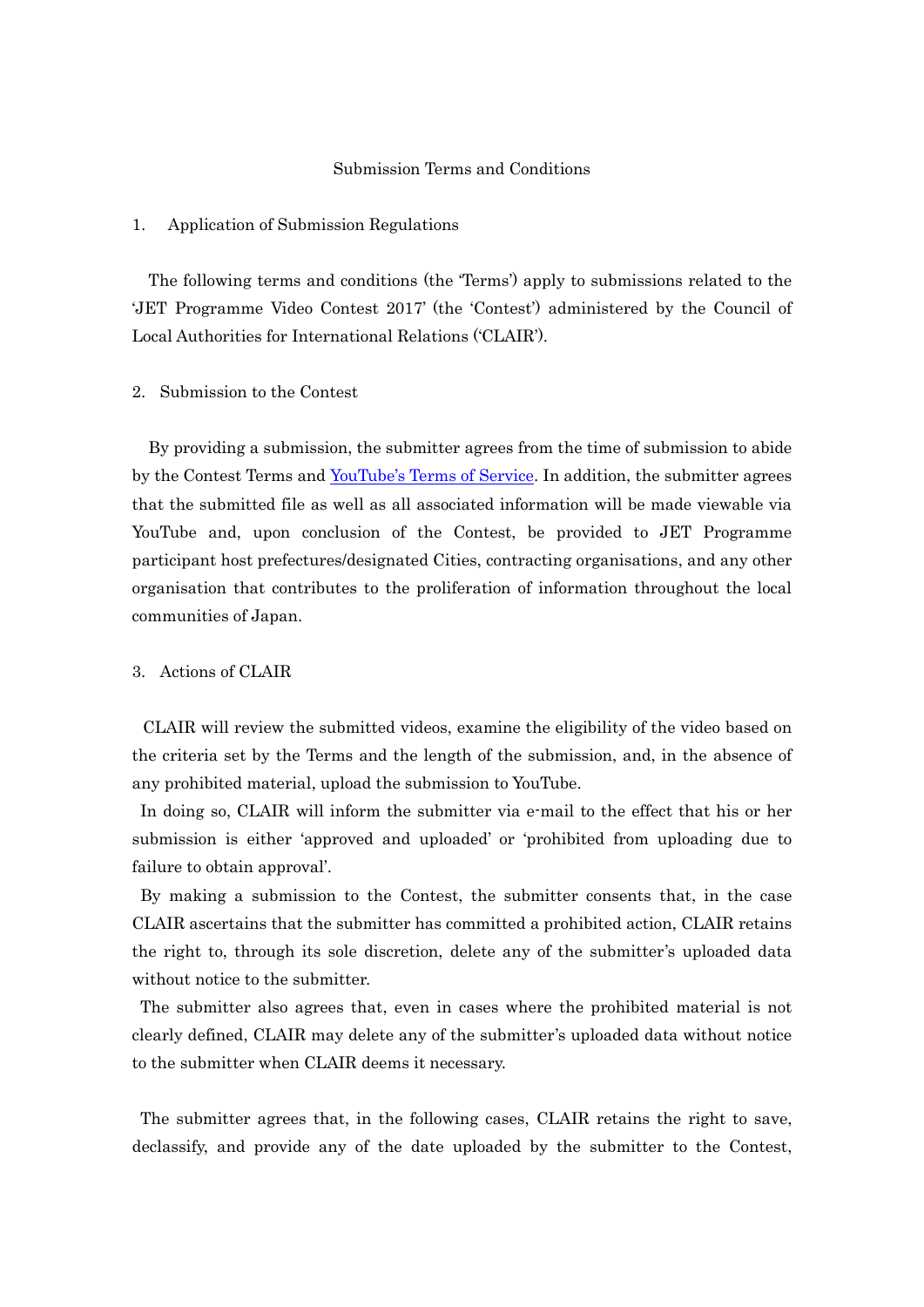information about the submitter's actions in participating in the Contest, and any records of said actions, including all information associated to the actions of the submitter (including the corresponding submitter's personal information, the submitter's account information, any other information related to the submitter's participation in the Contest, and any network information such as IP addresses and time stamps confirmed by CLAIR):

・Cases designated by law.

・Cases in which it is necessary to protect the life, health, and property of an individual.

・Cases in which it is necessary to support the wellbeing and sound development of children.

・Cases where there is a necessity to cooperate with a third party including a national organisation, local public body, or a party consigned to work by the former two, wherein contacting the submitter to receive approval may pose an impediment to the work designated by law of the aforementioned parties.

・Cases in which the Administrative Association has deemed it necessary in order to respond to protests about actions that infringe on the rights of a third party.

・Any other case in which the Administrative Association deems it necessary in administering the Contest.

The submitter agrees not to contest any of the actions of CLAIR including the deletion of uploaded data or comments.

4. Prohibited Material Associated with Uploaded Material

The following actions related to the submitter's participation in the Contest and uploaded files are prohibited.

- (1) Acts prohibited by law as well as actions that aid, abet, solicit, coerce, or promote acts prohibited by law.
- (2) Acts that induce an extreme burden on the Contest's server.
- (3) Acts that hinder the administration of the contest or any other acts deemed inappropriate by CLAIR.
- (4) Acts that impede the participation of other submitters in the Contest.
- (5) Acts that damage the reputation, social credibility, likeness, or that infringe upon the copyrights, trademarks, and rights of privacy, publicity, portraiture, other intellectual property rights, or any other rights of any person or entity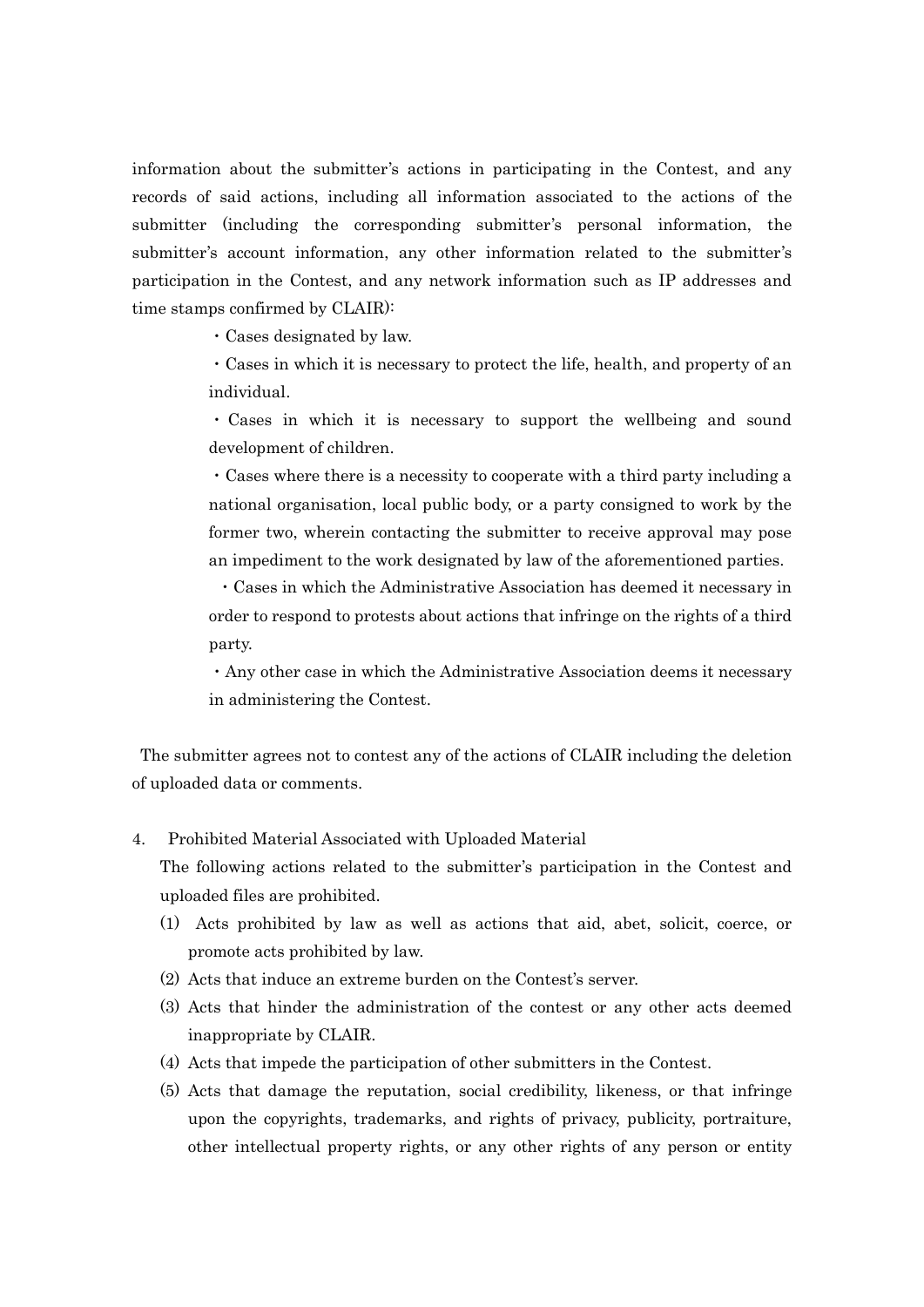(including all cases designated by law or with recognised legal precedent).

- (6) Acts considered to be harassment, intimidation, or slander to other submitters.
- (7) Use of language associated with discrimination against any ethnicity, religion, race, gender, or age group.
- (8) Acts that solicit, induce, or promote suicide, mass suicide, self-harm, or illegal drug use.
- (9) Any sale, auction, payment, or similar action that is unauthorised by CLAIR.
- (10) Acts unauthorised by CLAIR with the aim of soliciting chain or spam mail, or advertising or publicising a service or product.
- (11) Acts of forgery or fraud through the impersonation of another individual, company, or organisation.
- (12) Acts that disrupt or violate public order and common morality.
- (13) Acts designed to induce the unintentional viewing of a video via falsehoods or misinformation.
- (14) Acts that run counter to the spirit of the Contest.
- (15) Any other acts similar to those listed above.
- 5. Submission Guidelines

Submissions must meet the following conditions to be accepted:

- (1) The submitted file must be of the designated format (see item 2) and be no longer than 3 minutes in length.
- (2) The video must showcase the submitter's current or former place of appointment.
- (3) The designated format of submissions must be files with extensions of .MOV, .MPEG4, .AVI, .WMV, .MPEGPS, .FLV, .3GPP, or WebM. For more details please refer to the [YouTube Help page.](https://support.google.com/youtube/?hl=ja#topic=4355266)
- (4) The individual or representative of the group submitting the file must be a current or former JET Programme participant, and must include a self-introduction (including their nationality, job type and name) in the submitted video.
- (5) The submitted video must have either English Audio and Japanese Subtitles or Japanese Audio and English Subtitles.
- (6) The submitted file must not contain any of the prohibited material designated in Article 4 'Prohibited Material Associated with Uploaded Material.'

In the case when all of the above conditions have been met, CLAIR will, through its own decision, proceed to upload the submitted files to YouTube. If any of the above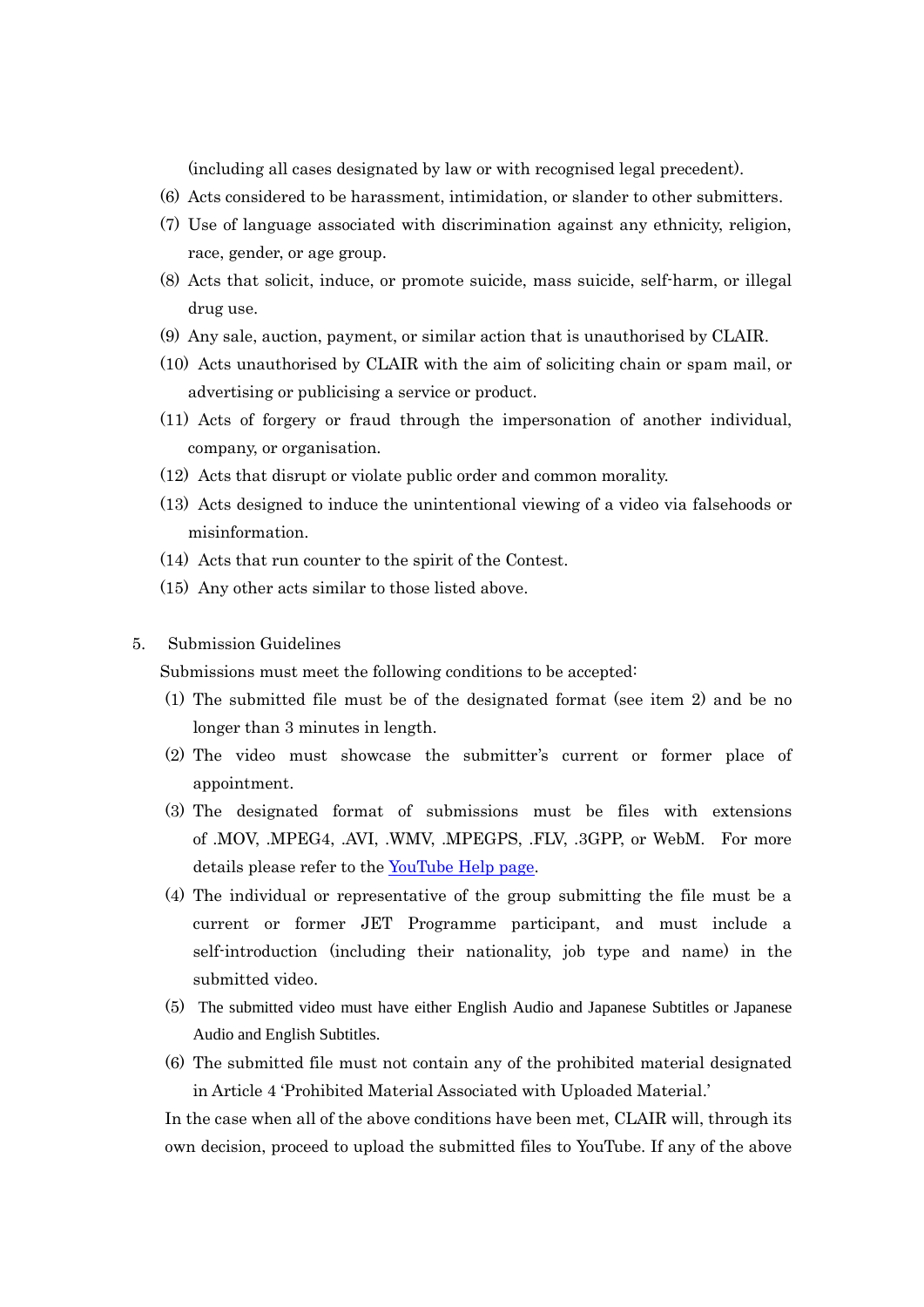conditions are violated, the submission will become invalid. In addition, the submitter agrees that CLAIR retains the right to not upload submissions.

### 6. Disclaimer

In using the Contest webpage, CLAIR cannot guarantee the submitter the accuracy, legality, morality, currency, or appropriateness (including the appropriateness of the categories) of the material posted to the Contest webpage.

CLAIR will bear absolutely no responsibility for any damage, direct or indirect, that results from accessing the Contest webpage, failing to be able to access the Contest webpage, using links directed from the Contest webpage, or failing to be able to use the links directed from the Contest webpage.

In the case any of the provisions of the Rules are violated by either the submitter or another participant in the Contest, CLAIR is exempt from all claims, lawsuits, and other legal actions from the submitter.

In addition, CLAIR will bear no responsibility in cases of dispute with a submitter regarding data packet fees incurred through participation in the Contest.

7. Use of Account Information

The submitter agrees to the use of the information submitted to the Contest (including all registered account information) as the submitter's 'nickname' to be used in the Contest.

# 8. Applicable Law and Language of the Terms

These Terms are applicable under Japanese law, and shall be subject exclusively to the jurisdiction of the court of first instance of the Tokyo District Court. The items of the Contest and these Terms will be displayed and interpreted in Japanese. (The English translation of the Terms is a provisional translation only and is not subject to legal interpretation.)

9. Copyright of Uploaded Movies

The copyrights to the movies uploaded to the Contest belong to the submitter. However, a portion of these copyrights (reproduction rights, screening rights, right to preserve integrity, and right to adapt) are recognised to be subdivided with CLAIR.

10. Awards and Judging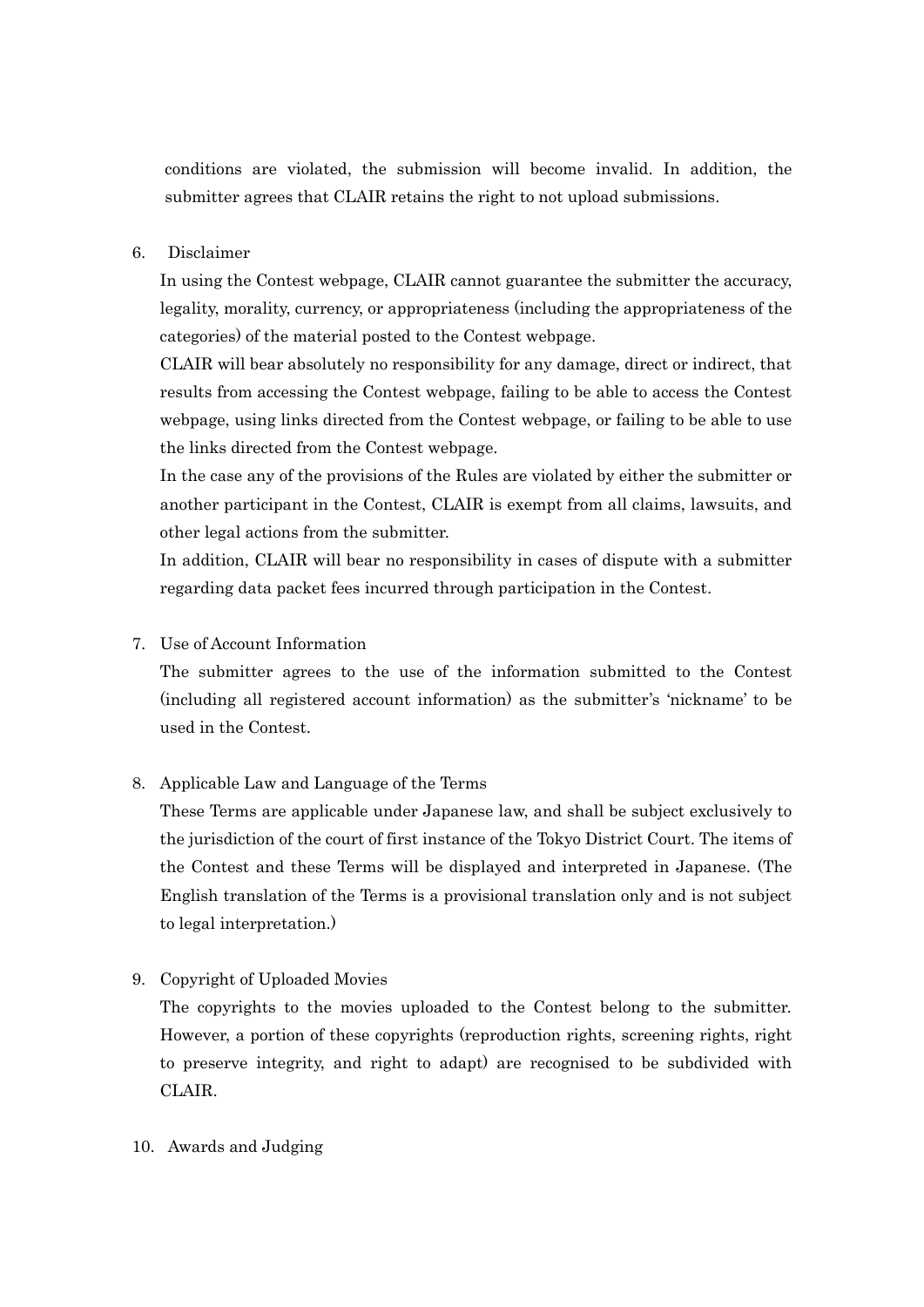Selection of the recipient for each award will be based on the following criteria:

### ・Grand Prize

Awarded to a video the judge panel, in consultation with CLAIR, selected as best fitting the spirit of the contest; with consideration given to the video's capacity to convey the local area's appeal and charm, the excellence of the video, and the number of views.

# ・Runner-Up Prizes

Awarded to videos the judge panel, in consultation with CLAIR, selected as among the most fitting to the spirit of the contest; with consideration given to the video's capacity to convey the local area's appeal and charm, the excellence of the video, and the number of views.

## ・Best Idea Award

Awarded to the video judged to be the most creative and cutting-edge.

## ・ PR Award

Awarded to the video judged to be the most passionate in conveying the charm of the local area.

### \*And other special awards.

CLAIR will notify the award recipients individually by e-mail. At that time, CLAIR may request the submitter's address and phone number. CLAIR cannot accept enquiries regarding submission, confirmation of the awarding of prizes, or notices of change of e-mail address following submission. If an e-mail address is invalid or if CLAIR is unable to make contact with the award winner for any reason, the award may be retracted. In addition, CLAIR may request the award winner to provide proof of identification such as a passport or driver's license.

The award may be retracted if contact cannot be made with the award winner within one week of the notice regarding announcement of the award.

Likewise, the award may be retracted if contact cannot be made with the runner-up winner within three days of the notice regarding receipt of the award.

The right to receive the award lies solely in the designated award winner and cannot be transferred to a third party or exchanged for cash.

Please refrain from making any inquiries regarding the results of the judging